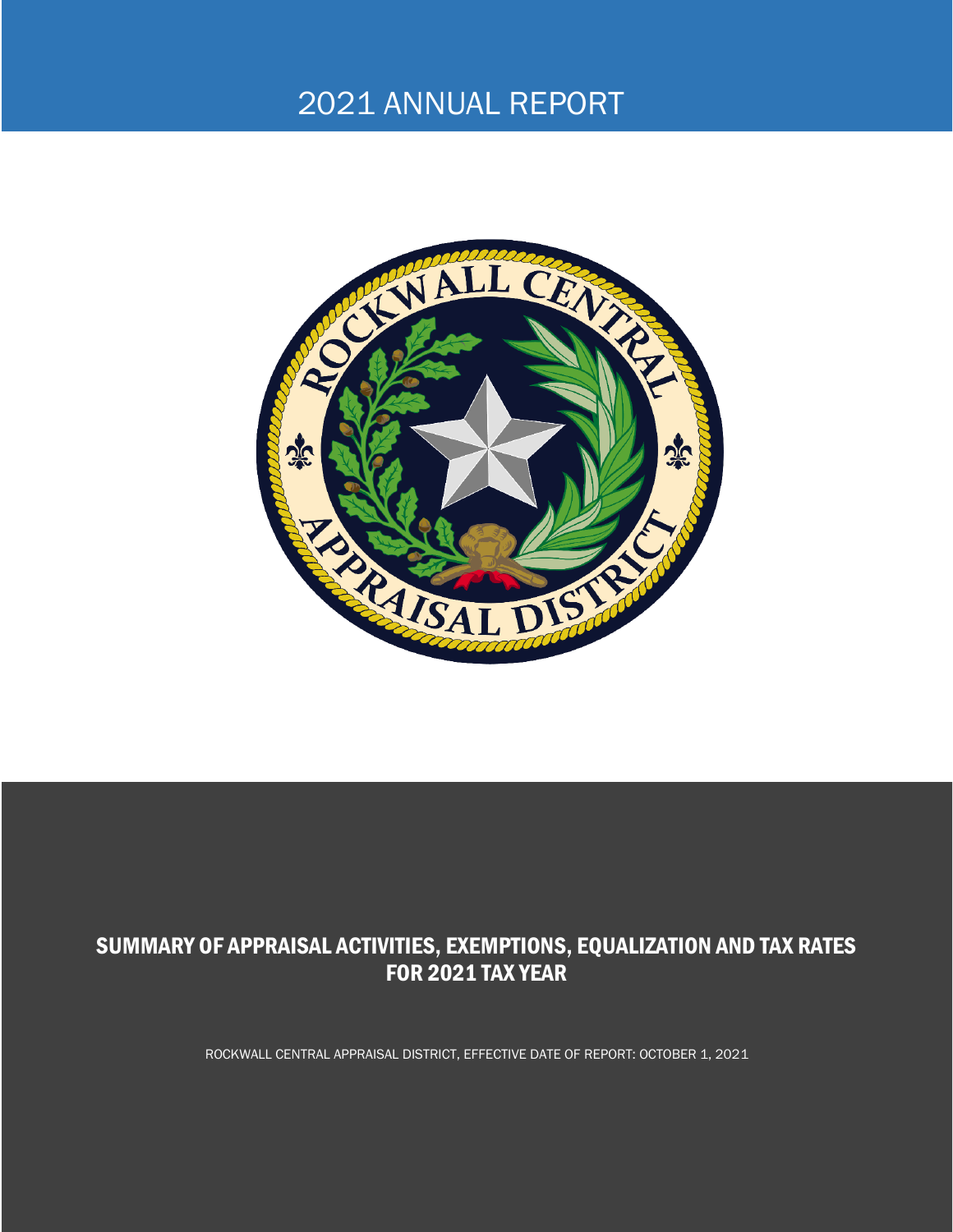#### **Introduction**

The Rockwall Central Appraisal District is a political subdivision of the State of Texas. The Constitution of the State of Texas, the Texas Property Tax Code, and The Rules of the Texas Comptroller's Property Tax Assistance Division govern the operation of the appraisal district.

#### **Mission Statement**

The mission of the Rockwall Central Appraisal District is to discover, list and appraise property as accurately, ethically and impartially as possible in order to estimate the market value of all property within the boundaries of the district for ad valorem tax purposes. The district must make sure that each property owner is given the same consideration, information, and assistance. This is accomplished by properly administering the laws under the property tax system and operating under the standards of:

- $\triangleright$  The Property Tax Assistance Division of the Texas State Comptroller's Office
- ➢ The International Association of Assessing Officers
- ➢ The Uniform Standards of Professional Appraisal Practice

#### **Governance**

The appraisal district is governed by a Board of Directors with the primary responsibilities to:

- $\triangleright$  Establish the district's office
- $\triangleright$  Adopt an annual operating budget
- $\triangleright$  Contract for necessary services
- $\triangleright$  Hire the Chief Appraiser
- $\triangleright$  Appoint the Appraisal Review Board members
- $\triangleright$  Approve contracts with appraisal firms selected by the Chief Appraiser to perform appraisals
- $\triangleright$  Make and adopt general policies on the operations of the district
- $\triangleright$  Biennially develop a written plan for the periodic reappraisal of the property within the district

To be eligible to serve on the Board of Directors, a person must have resided within the boundaries of the county for at least two years prior to his/her appointment. The board is appointed by the taxing entities in this district.

The Chief Appraiser is the chief administrator of the appraisal district and is hired by the Board of Directors.

Appraisal Review Board Members are appointed by the Board of Directors to settle value disputes between the property owner and the appraisal district. Members hold office for terms of two years beginning January 1. The Texas Comptroller instructs the board members on their course of duties.

The Ag Advisory Board is appointed by the Chief Appraiser with the advice and consent of the Board of Directors. This board helps determine typical practices and standards for agricultural activities in the district. They serve two-year terms and meet at the call of the Chief Appraiser.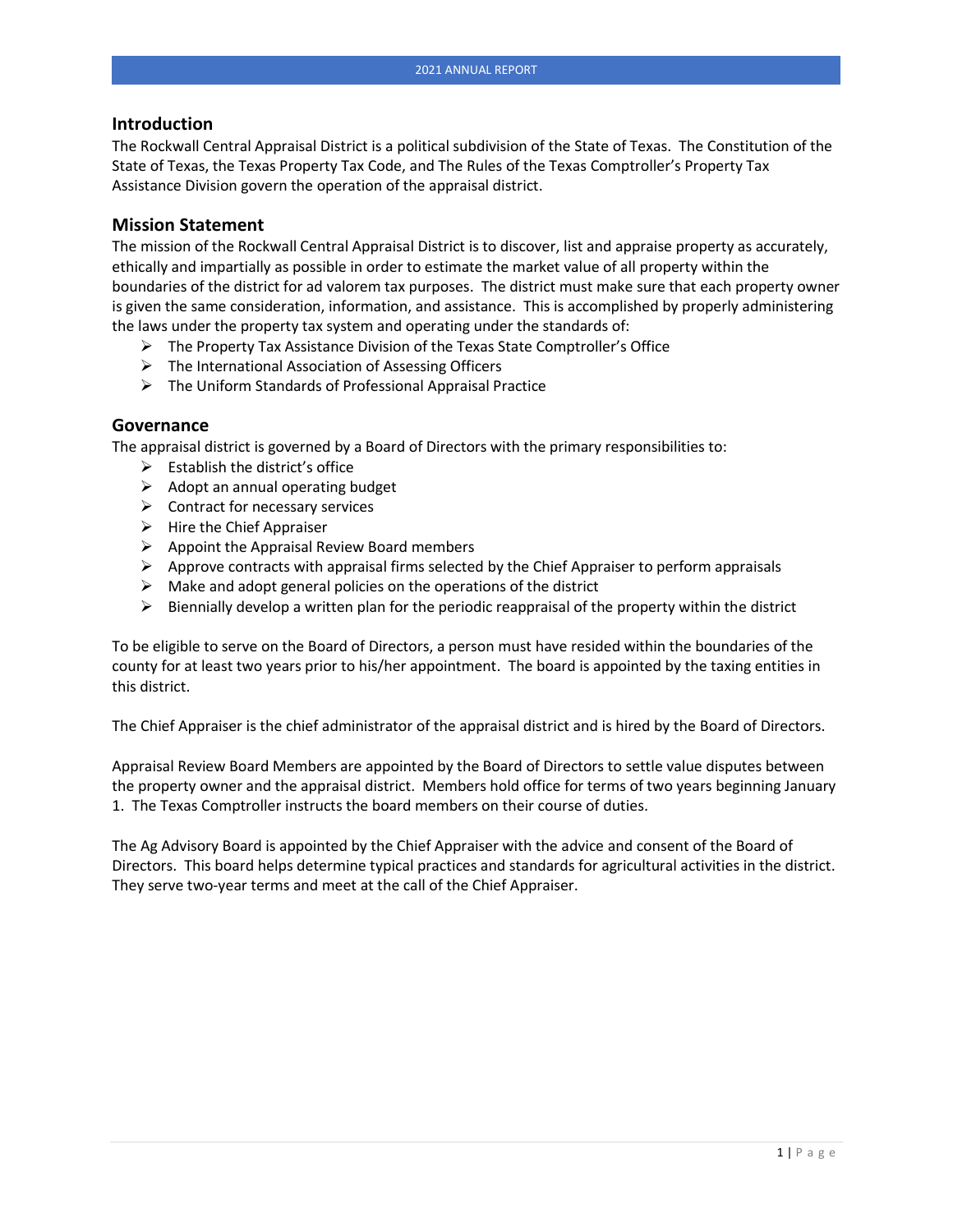#### **Taxing Jurisdictions**

The Rockwall Central Appraisal District is responsible for appraising properties within the county boundaries. The following jurisdictions fall within that scope:

| <b>Rockwall County</b>    | Rockwall MUD 7                  | Sonoma PID Imp. Area #3               |
|---------------------------|---------------------------------|---------------------------------------|
| City of Dallas            | Rockwall MUD 8                  | Union Square PID                      |
| City of Fate              | Rockwall MUD 9                  | Waterscape PID Imp. Area #1           |
| City of Garland           | Club Municipal Man. Dist. No. 1 | Waterscape PID Imp. Area #2           |
| City of Heath             | Club Municipal Man. Dist. No. 2 | Waterscape PID Imp. Area #3           |
| City of McLendon-Chisholm | Club Municipal Man. Dist. No. 3 | Waterscape PID O&M                    |
| City of Rockwall          | Creekside PID Imp. Area #1      | Williamsburg PID #1 Ph 1A             |
| City of Rowlett           | Creekshaw PID #1                | Williamsburg PID #1 Ph 1B             |
| City of Royse City        | Creekshaw PID Major Imp. Area   | Williamsburg PID #1 Ph 1B2-1B3        |
| City of Wylie             | Haciendas Del Lago PID          | Williamsburg PID #1 Ph 2B, 2C, 3A1    |
| Rockwall ISD              | Parkside Village PID            | Williamsburg PID #2 Ph 1C             |
| Royse City ISD            | Sonoma PID Phase 1              | Williamsburg East PID Phase 1         |
| Rockwall MUD 1            | Sonoma PID Phase 1C             | Williamsburg East PID Major Imp. Area |
| Rockwall MUD 6            | Sonoma PID Imp. Area #2         | Williamsburg East PID O&M             |

### **Property Types Appraised**

The district is comprised of 49,665 parcels. The following chart depicts the various property types and their percent of the overall parcel count and market value, respectively.

| <b>PTAD</b>    | Property Type                       | <b>CAD</b> | Market Value     | % of   | % of   |
|----------------|-------------------------------------|------------|------------------|--------|--------|
| Classification |                                     | Parcel     |                  | Parcel | Market |
|                |                                     | Count      |                  | Count  | Value  |
| A              | <b>Single Family Residences</b>     | 35,590     | \$11,317,366,463 | 71.66% | 67.26% |
| B              | <b>Multi-Family Residences</b>      | 54         | \$159,058,288    | 0.11%  | 0.95%  |
| $\mathsf{C}$   | Vacant Lots                         | 3,441      | \$407,249,214    | 6.93%  | 2.42%  |
| D <sub>1</sub> | Qualified Ag Land                   | 1,447      | \$547,269,795    | 2.91%  | 3.25%  |
| D <sub>2</sub> | <b>Improvements on Qualified Ag</b> | 315        | \$6,651,970      | 0.63%  | 0.04%  |
| E              | Rural Land Non Qualified Ag         | 1,298      | \$426,877,557    | 2.61%  | 2.54%  |
| F <sub>1</sub> | <b>Commercial Real Property</b>     | 1,290      | \$1,805,251,456  | 2.60%  | 10.73% |
| F <sub>2</sub> | <b>Industrial Real Property</b>     | 29         | \$135,028,583    | 0.06%  | 0.80%  |
|                | <b>Utilities Properties</b>         | 140        | \$236,787,013    | 0.28%  | 1.41%  |
| L1             | <b>Business Personal Property</b>   | 2,457      | \$519,402,678    | 4.95%  | 3.09%  |
| L2             | <b>Industrial Personal Property</b> | 229        | \$105,272,790    | 0.46%  | 0.63%  |
| M1             | <b>Manufactured Housing</b>         | 658        | \$14,069,473     | 1.32%  | 0.08%  |
| O              | <b>Residential Inventory</b>        | 2,849      | \$277,854,775    | 5.74%  | 1.65%  |
| S              | Special Inventory Tax               | 75         | \$52,757,910     | 0.15%  | 0.31%  |
| X              | <b>Exempt Property</b>              | 988        | \$814,232,040    | 1.99%  | 4.84%  |

Source: 2021 Certified Appraisal Roll for CAD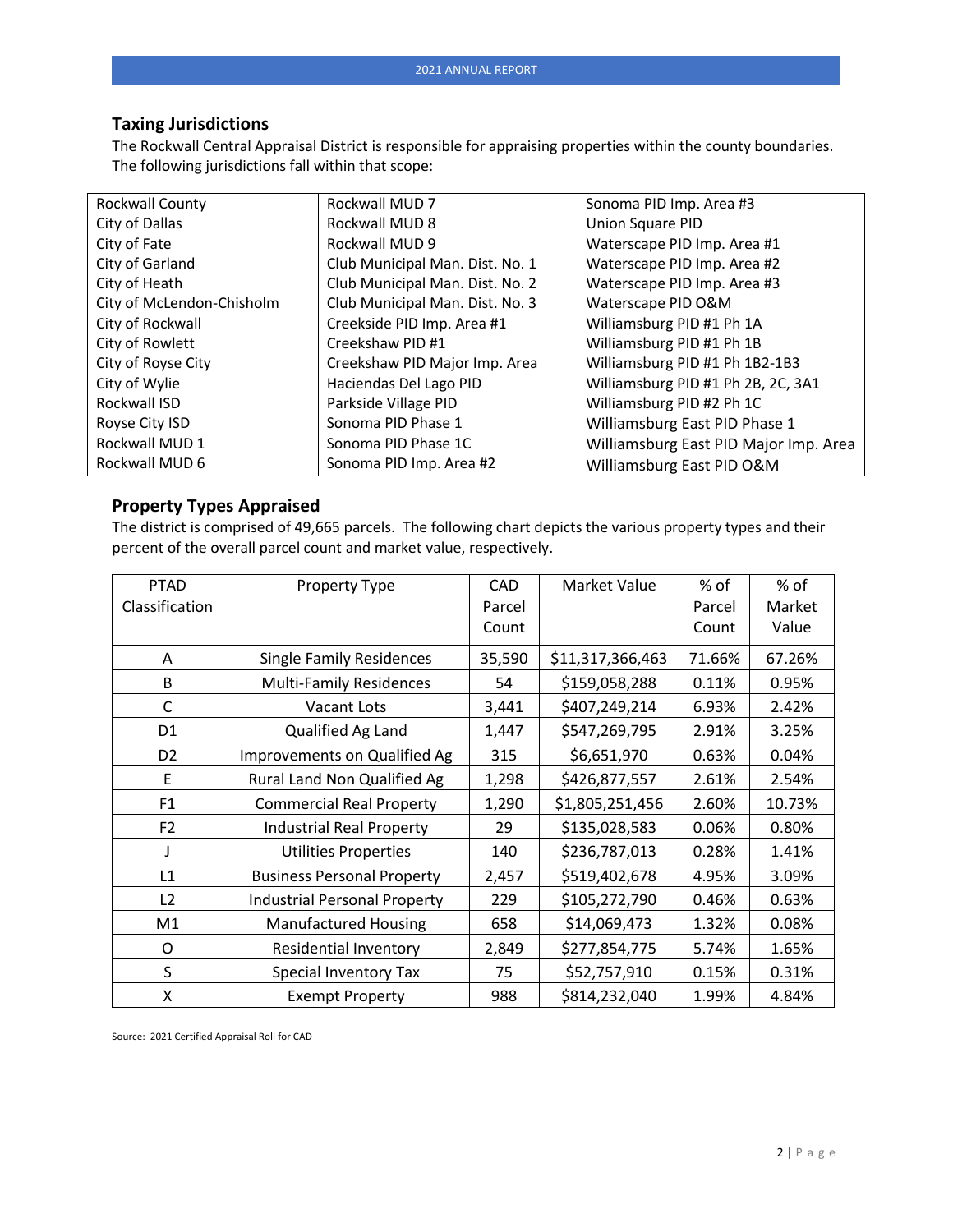#### **Appraisal Operation Summary**

In accordance with the 2020-2021 Reappraisal Plan, approximately 1/3 of the properties in Rockwall County were reappraised. The district implemented the systematic site inspection/review of the properties with a focus on class, condition, configuration, and characteristics of the improvements.

The district also continued to identify, review, and appraise properties with new construction throughout the district; locate properties demolished and make appropriate adjustments to those accounts involved; locate and value manufactured housing and calculate an appraised value for those items; and lastly, the district continued to review and inspect commercial and industrial personal property accounts.

The district conducted an internal ratio study to validate the accuracy of its mass appraisal system with the following overall statistical results:

| Mean Level of Appraisal           | 0.9852 |
|-----------------------------------|--------|
| Median Level of Appraisal         | 0.9946 |
| <b>Weighted Mean</b>              | 0.9642 |
| Coefficient of Dispersion         | 9.0281 |
| <b>Price Related Differential</b> | 1.0218 |
| Number of Observations            | 3,569  |

Source: 2021 Sales Ratio Report from 1/1/2020 – 3/31/2021

Based upon the Mass Appraisal Standards adopted by the International Association of Assessing Officers, the above statistics indicate that the district's mass appraisal system is accurately and uniformly appraising property.

#### **Property Discovery**

The district aggressively seeks to discover all newly constructed or added property each year through examination of:

- $\triangleright$  City building permits
- $\triangleright$  Filed material/mechanics liens
- $\triangleright$  Mobile home installation reports
- $\triangleright$  Electrical and septic permits
- ➢ Advertisements
- ➢ Field inspection discovery
- $\triangleright$  Aerial imagery

The use of these discovery tools added approximately \$479,414,616\* of taxable value to the appraisal roll for 2021.

\*Source: 2021 Certified Appraisal Roll for CAD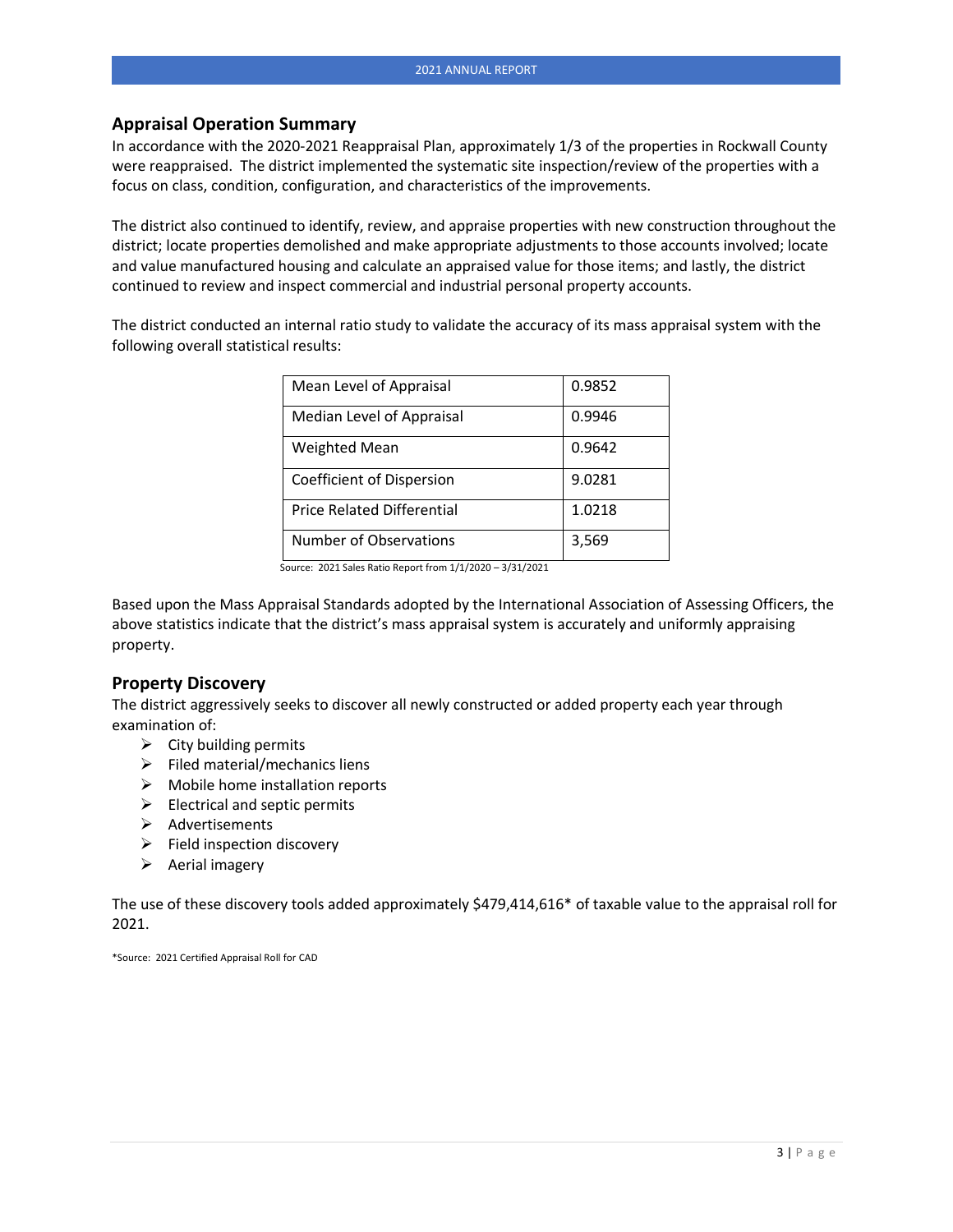#### **Exemption Data**

Property owners may qualify for a variety of exemptions as provided by the Texas Constitution. Exemptions are described at the Comptroller's website:

<https://comptroller.texas.gov/taxes/property-tax/exemptions/index.php>

Homestead exemption for the 65 and older property owner, the disabled property owner, and surviving spouse of the 65 and older property owner (if the spouse is 55 or older) creates a tax ceiling prohibiting increased taxes on the homestead on existing buildings for school districts, as well as cities and counties that adopt a ceiling. Starting in 2020, the surviving spouse of a disabled person, who had a qualifying residential exemption, can continue their spouse's ceiling, for the school district only. An increase in the market value does not increase taxes for these types of homesteads. (Any new areas added to the home site will cause the ceiling to be readjusted in the next tax year.)

All homeowners with qualified homesteads are subject to the placement of a homestead cap which prohibits the increase of taxable value on the homestead property to ten percent per year, beginning the second year of the exemption. Market value can still be reflective of the local real estate market.

In addition to the residential homestead exemption allowable to disabled veterans with a 100% serviceconnected disability, disabled veterans are allowed a general exemption on any property they own based upon the percentage rating as determined by the Department of Veteran Affairs. Current exemption amounts are:

| <b>DV RATING</b> | <b>EXEMPT AMOUNT</b> |  |
|------------------|----------------------|--|
| $0 - 29%$        | \$5,000              |  |
| 30-49%           | \$7,500              |  |
| 50-69%           | \$10,000             |  |
| 70-100%          | \$12,000             |  |

Other common exemptions are:

- ➢ Cemetery Exemptions
- ➢ Religious Organizations
- ➢ Primarily Charitable Organizations
- $\triangleright$  Charitable Organizations
- ➢ Veteran Organizations

Chapter 11 of the Property Tax Code discusses other allowable exemptions.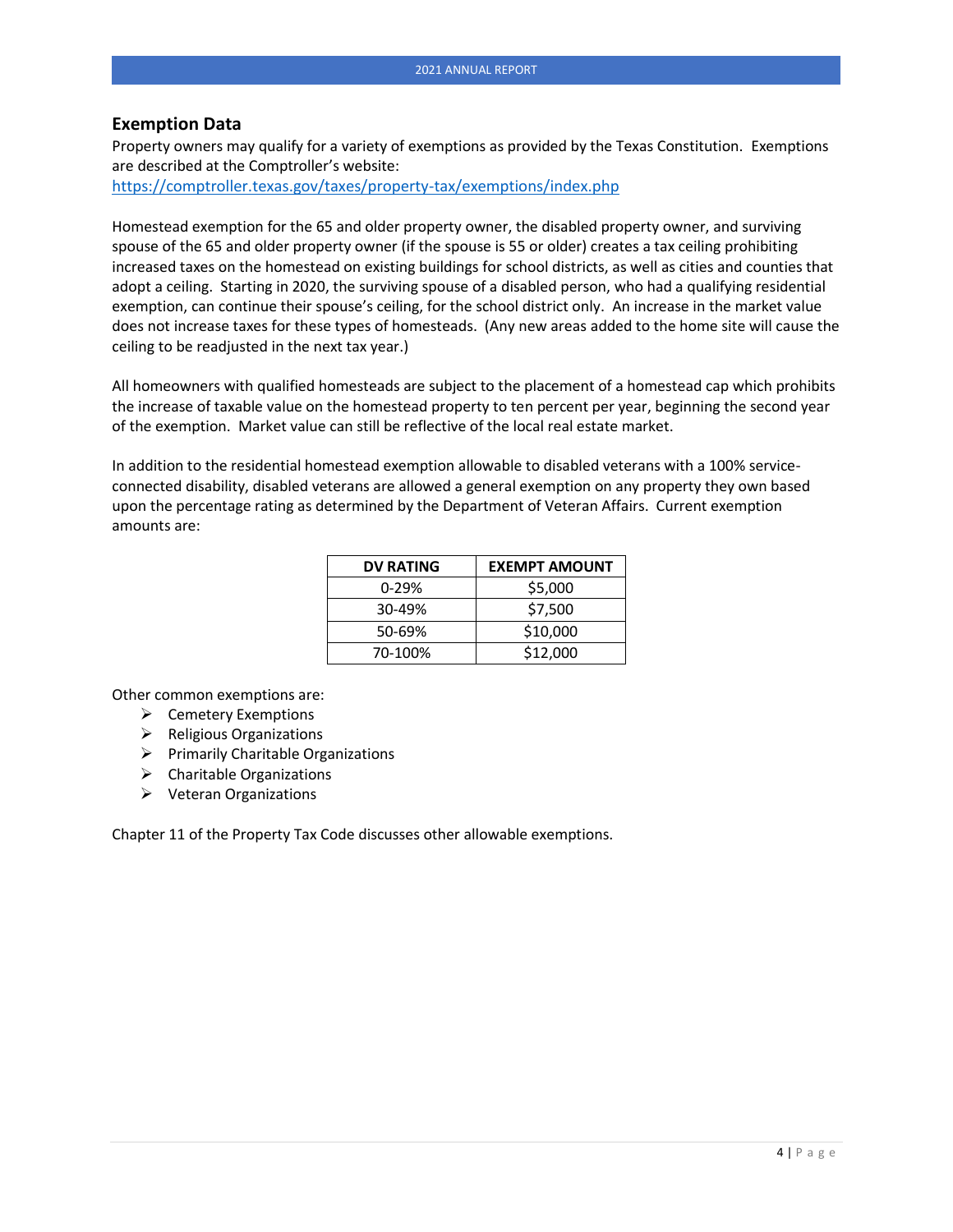#### **Appeal Information**

State Law requires the appraisal district to mail "Notices of Appraised Value" to the following:

- $\triangleright$  New property has been included for the first time on the appraisal roll
- $\triangleright$  Property ownership changes
- ➢ A change in taxable value of \$1,000 or more (if approved by the Board of Directors)
- $\triangleright$  A rendition statement was filed on the property
- $\triangleright$  Property has been annexed or de-annexed to a taxing jurisdiction

In 2021, the district prepared and mailed notices of value to all property owners. All property owners and/or authorized tax consultants had until May 17, 2021, or thirty days from the date of notice, to file an appeal with the Appraisal Review Board (ARB) under Texas Property Tax Code 41.41. From these notices, 8,553 protests were filed in the district.

The informal hearing process, which consists of property owners scheduling a time to speak with their appraiser without filing a protest, began April 14, 2021 and concluded May 14, 2021. The district conducted 751 informal meetings during this time.

#### **Tax Rates**

Tax rates were adopted by the taxing jurisdictions and are listed in Appendix A.

#### **Certified Values**

The chief appraiser certified market and taxable values to each taxing jurisdiction on July 13, 2021. The certified values for each jurisdiction are listed on Appendix B.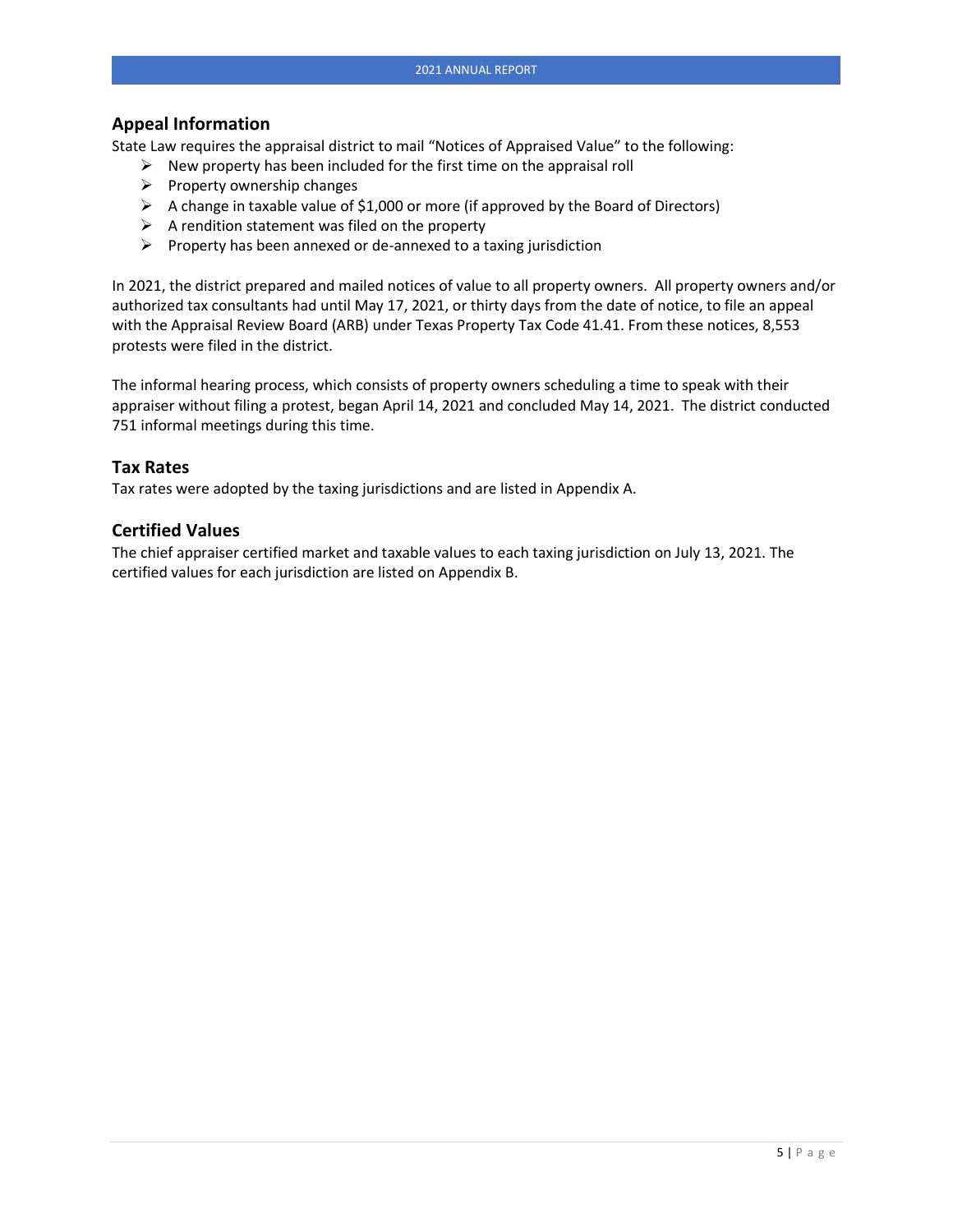# **Appendix A**

| 2021 AD VALOREM TAX RATES FOR ROCKWALL COUNTY                                                                             |                                                                         |                     |                           |                          |                 |                        |               |                    |
|---------------------------------------------------------------------------------------------------------------------------|-------------------------------------------------------------------------|---------------------|---------------------------|--------------------------|-----------------|------------------------|---------------|--------------------|
|                                                                                                                           |                                                                         |                     |                           |                          |                 |                        |               |                    |
|                                                                                                                           |                                                                         |                     |                           | 2021 Exemptions Offered  |                 |                        |               | Tax Rate per \$100 |
|                                                                                                                           |                                                                         | <b>Rockwall CAD</b> |                           |                          |                 |                        |               |                    |
| <b>Entity Code</b>                                                                                                        | <b>Taxing Entity</b>                                                    | <b>Telephone</b>    | <b>Optional Homestead</b> | <b>General Homestead</b> | Age 65 or Older | <b>Disabled Person</b> | 2020 Tax Rate | 2021 Tax Rate      |
|                                                                                                                           |                                                                         | <b>Number</b>       |                           |                          |                 |                        |               |                    |
|                                                                                                                           | <b>COUNTYWIDE</b>                                                       |                     |                           |                          |                 | $*$                    |               |                    |
| <b>GRW</b>                                                                                                                | Rockwall County                                                         | 972-771-2034        | 0%                        | $\overline{0}$           | *35,000         |                        | 0.313100      | 0.313100           |
|                                                                                                                           | <b>CITIES</b>                                                           |                     |                           |                          |                 |                        |               |                    |
| <b>CDA</b>                                                                                                                | City of Dallas                                                          | 972-771-2034        | 20%                       | $\mathbf{0}$             | 107,000         | 107,000                | 0.776300      | 0.773300           |
| <b>CFA</b>                                                                                                                | City of Fate                                                            | 972-771-2034        | 0%                        | $\overline{0}$           | 50,000          | 25,000                 | 0.273339      | 0.339872           |
| <b>CGA</b>                                                                                                                | City of Garland                                                         | 972-771-2034        | 10%                       | $\overline{0}$           | 56,000          | 56,000                 | 0.769600      | 0.756965           |
| <b>CHE</b>                                                                                                                | City of Heath                                                           | 972-771-2034        | 0%                        | $\overline{0}$           | $*3,000$        | *3,000                 | 0.376569      | 0.339307           |
| <b>CMC</b>                                                                                                                | City of McLendon-Chisholm                                               | 972-771-2034        | 0%                        | $\overline{0}$           | *30,000         | 30,000                 | 0.150000      | 0.185000           |
| <b>CRW</b>                                                                                                                | City of Rockwall                                                        | 972-771-2034        | 0%                        | $\mathbf{0}$             | $*60,000$       | sk.                    | 0.370000      | 0.350000           |
| <b>CRT</b>                                                                                                                | City of Rowlett                                                         | 972-771-2034        | 1%                        | $\overline{0}$           | *30,000         | $*50,000$              | 0.745000      | 0.745000           |
| <b>CRC</b>                                                                                                                | City of Royse City                                                      | 972-771-2034        | 0%                        | $\overline{0}$           | $*6,000$        | 5.000                  | 0.621500      | 0.621500           |
| <b>CWY</b>                                                                                                                | City of Wylie                                                           | 972-771-2034        | 0%                        | $\overline{0}$           | *30,000         | *30,000                | 0.671979      | 0.643751           |
| <b>SCHOOL DISTRICTS</b>                                                                                                   |                                                                         |                     |                           |                          |                 |                        |               |                    |
| <b>SRW</b>                                                                                                                | Rockwall ISD                                                            | 972-771-2034        | 0%                        | 25,000                   | *30,000         | $*10,000$              | 1.310000      | 1.273600           |
| <b>SRC</b>                                                                                                                | Royse City ISD                                                          | 972-771-2034        | 0%                        | 25,000                   | $*25,000$       | $*10,000$              | 1.464800      | 1.460300           |
|                                                                                                                           | <b>SPECIAL DISTRICTS</b>                                                |                     |                           |                          |                 |                        |               |                    |
| MU1                                                                                                                       | MUD#1                                                                   | 972-771-2034        | 0%                        | $\overline{0}$           | 10%             | 10%                    | 0.295000      | 0.270000           |
| MU <sub>6</sub>                                                                                                           | MUD#6                                                                   | 972-771-2034        | 0%                        | $\overline{0}$           | $\overline{0}$  | $\overline{0}$         | 0.750000      | 0.750000           |
| MU7                                                                                                                       | MUD#7                                                                   | 972-771-2034        | 0%                        | $\overline{0}$           | $\overline{0}$  | $\mathbf{0}$           | 0.750000      | 0.750000           |
| MU8                                                                                                                       | MUD#8                                                                   | 972-771-2034        | 0%                        | $\overline{0}$           | $\overline{0}$  | $\overline{0}$         | 0.750000      | 0.750000           |
| MU9                                                                                                                       | MUD#9                                                                   | 972-771-2034        | 0%                        | $\Omega$                 | $\Omega$        | $\Omega$               | 0.750000      | 0.750000           |
|                                                                                                                           |                                                                         |                     |                           |                          |                 |                        |               |                    |
| DV1 (10% - 29%): \$5,000                                                                                                  |                                                                         |                     |                           |                          |                 |                        |               |                    |
| DV2 (30% - 49%): \$7,500                                                                                                  |                                                                         |                     |                           |                          |                 |                        |               |                    |
|                                                                                                                           | <b>Disabled Veteran Exemption Amounts:</b><br>DV3 (50% - 69%): \$10,000 |                     |                           |                          |                 |                        |               |                    |
| DV4 (70% - 100%): \$12,000                                                                                                |                                                                         |                     |                           |                          |                 |                        |               |                    |
| DVHS (100%): 100%, excluding PIDs                                                                                         |                                                                         |                     |                           |                          |                 |                        |               |                    |
| * = Optional tax ceiling on residential homesteads for age 65 or older or disabled persons offered (mandatory for ISD's). |                                                                         |                     |                           |                          |                 |                        |               |                    |
| This information is accurate to the best of our knowledge.                                                                |                                                                         |                     |                           |                          |                 |                        |               |                    |